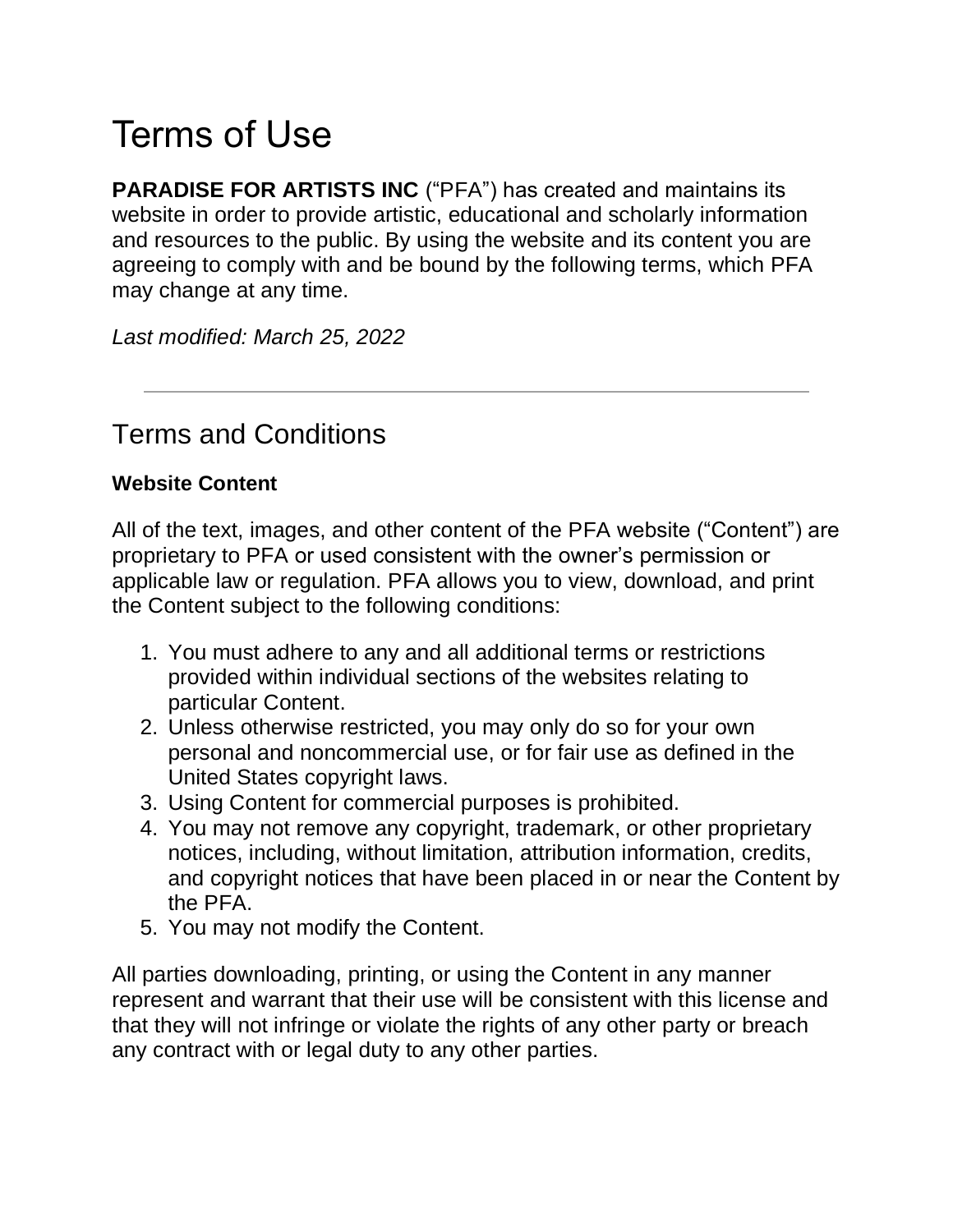#### **Links**

The Content may contain links to third party sites. These sites are not under the control of PFA, and PFA is not responsible for any content of any linked site. Visiting any off-site pages or third-party sites is at your own risk. PFA provides these links as a convenience only, and a link does not imply endorsement, sponsorship or any affiliation with the linked site.

If you want to link to the PFA website, PFA grants users permission to link to particular pages or sections of its website by using the actual webpage address or some other word or phrase. Please be advised that PFA does not guarantee that any links to its website will remain a persistent link over time.

### **Product Availability**

Occasionally products offered through the PFA Store may not be available for immediate shipment. We reserve the right, without liability or prior notice, to revise, discontinue, or cease to make available any or all products or to cancel any order.

# **Delivery**

Order confirmation will be sent automatically via email after the payment is received. If availability is an issue you will be notified of any delays and asked whether you wish to proceed with the order. Purchased items are usually shipped within three business days of the order, although most will be within two business days. Please allow up to three weeks for delivery to arrive. If you still have not received your purchase after three weeks, please email us at [info@paradisefroartists.org.](mailto:info@paradisefroartists.org)

# **Shipping**

All orders are shipped USPS in the United States. For orders with special shipping requests, such as overnight, next day and three-day delivery and any international orders, please contact PFA by email to [info@paradiseforartists.org.](mailto:info@paradiseforartists.org)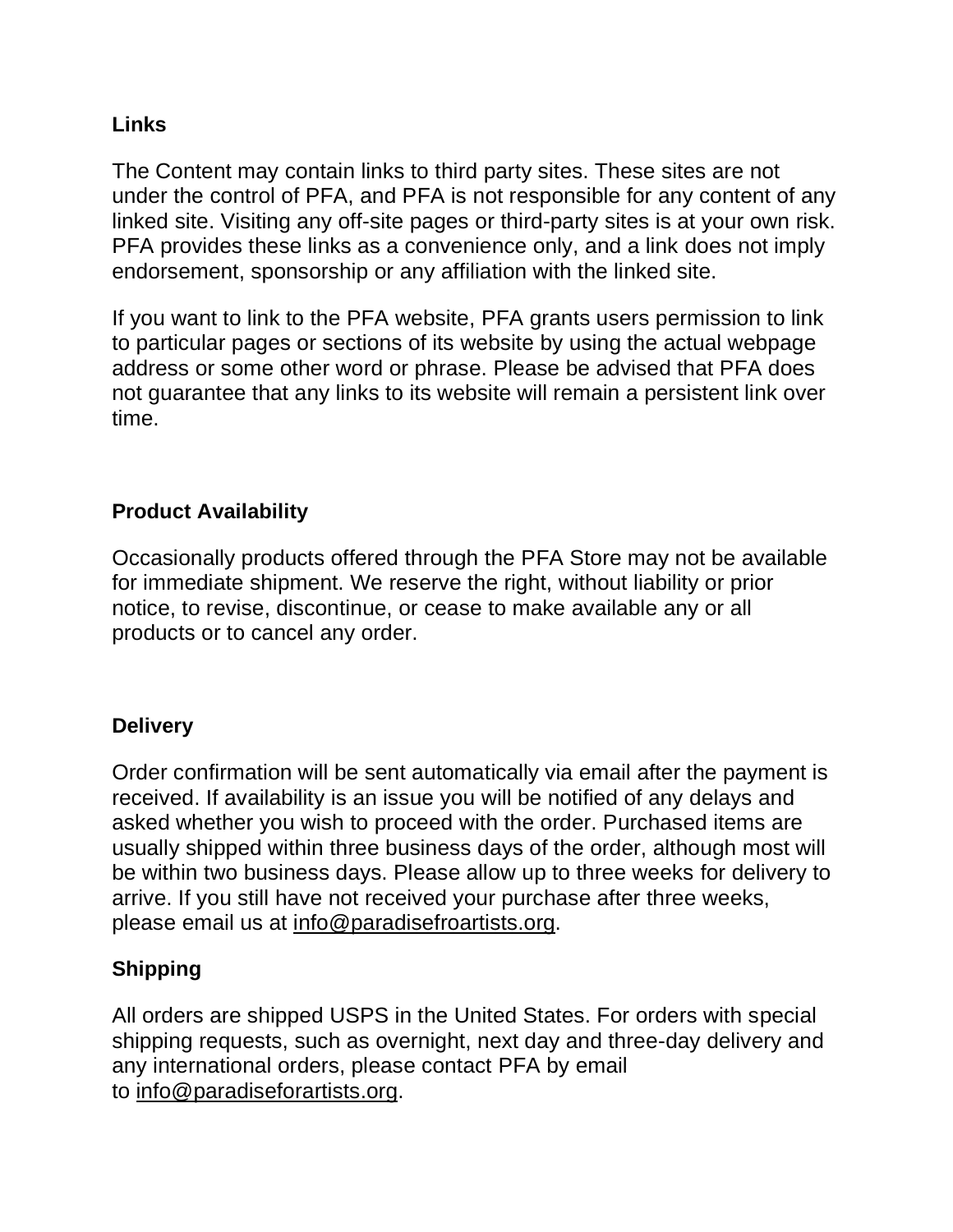#### **Order Cancellation**

You may cancel an order at any time prior to shipping by email at [info@paradiseforartists.org.](mailto:info@paradiseforartists.org) Unfortunately, we are not able to cancel orders once they have been shipped.

#### **Return Policy**

All merchandise is carefully inspected before it is shipped. If you are not satisfied with a product you must contact PFA by email at [info@paradiseforartists.org.](mailto:info@paradiseforartists.org) Returns are accepted only if the item does not match the listing's description, or it is the wrong item or is damaged. If that is the case, please contact us at [info@paradiseforartists.org](mailto:info@paradiseforartists.org) within seven days after the order is received for a Return Authorization. A Return Authorization must be issued before any merchandise may be returned. There are no refunds on shipping and handling charges. All returns must be carefully repacked in the original packaging.

#### **Secure Ordering**

PFA uses Secured Socket Layers (SSL) technology to ensure the privacy of your personal information. When you make an online purchase, our advanced security technology encrypts and scrambles your personal data (including your name, delivery and e-mail addresses and credit card number). Unless specifically authorized by you, no outside party is able to access or receive any of your personal customer information.

#### **Automatic Renewal of Membership Dues**

Automatic renewal is offered as a convenient way to annually renew your membership. (See the "PFA Membership" for the different categories of membership and the current annual dues.) Each year, your preferred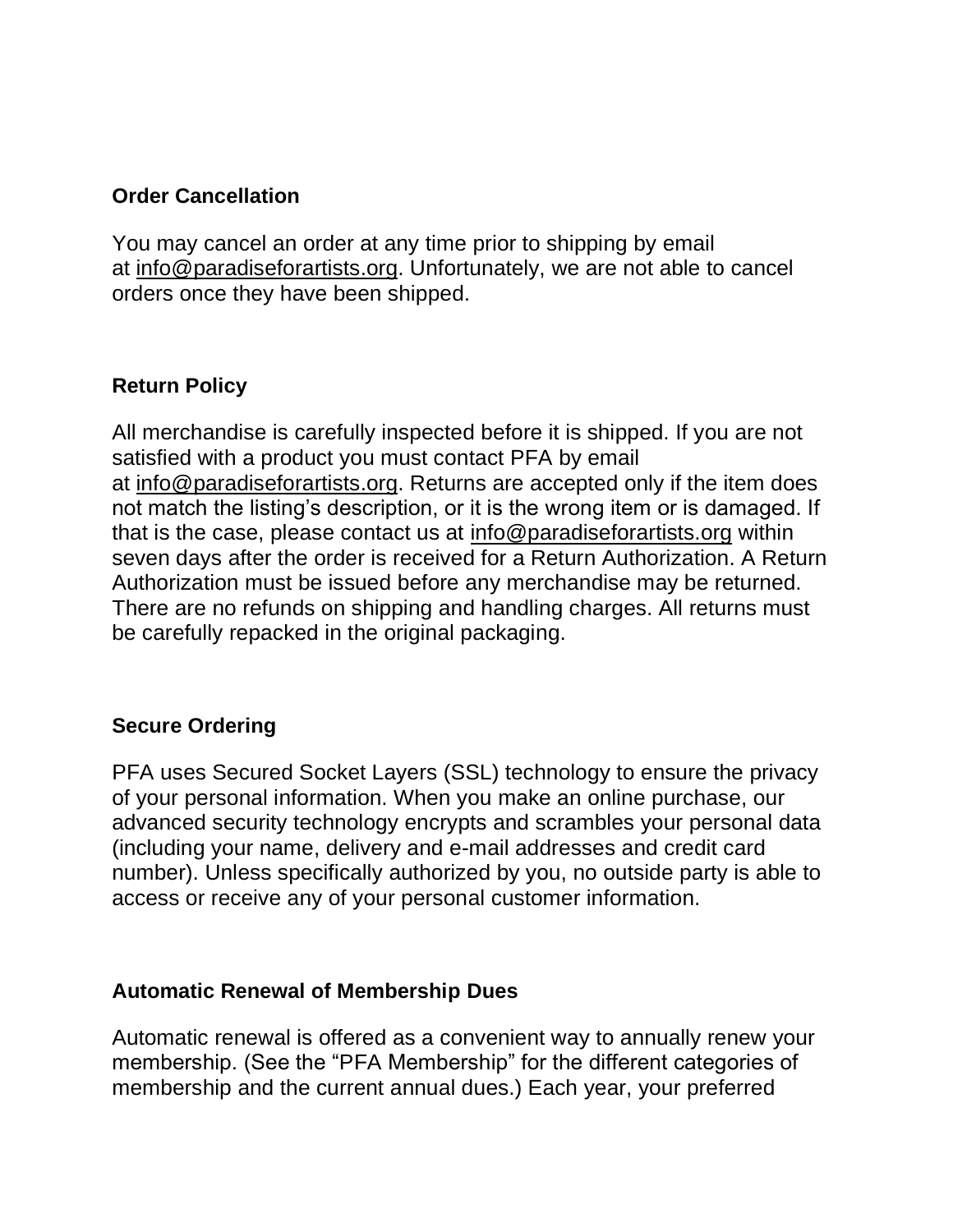payment method on file will automatically be charged the applicable membership dues.

By opting in for automatic renewal, you hereby authorize that annually the PARADISE FOR ARTISTS INC may on an automatic basis:

- 1. Renew your PFA membership based on your current category of membership.
- 2. Charge the applicable membership to the preferred payment method that you have designated.

If you wish to discontinue using the automatic renewal option for an upcoming membership year, you must opt out seven days in advance of the anniversary date of your membership by logging into "My Account" on the PFA store, clicking on "My Subscription" and then "Cancel" under "Actions. Or you may call (626) 318-8779.

#### **Warranty Disclaimer and Limitation of Liability**

While PFA uses reasonable efforts to include accurate and up-to-date information in this website, PFA makes no representation or warranties. PFA assumes no liability or responsibility for any errors or omissions in the Content. Use of and browsing in the website are at your risk. PFA makes no representation of any kind regarding the Content or any portion thereof. Neither PFA nor any other party involved in creating, producing, delivering or maintaining the Content is liable for any direct, incidental, consequential, indirect, or punitive damages arising out of your access to, or use of, the website. Without limiting the foregoing, all Content is provided in "AS IS" condition, and PFA expressly disclaims any and all warranties of merchantability or fitness for a particular use.

#### **Digital Millennium Copyright Act Compliance**

PFA complies with the provisions of the Digital Millennium Copyright Act applicable to Internet service providers (17 U.S.C. Section 512). If you have any complaints or objections to material posted on the PFA website, please contact our Designated Agent at the following address: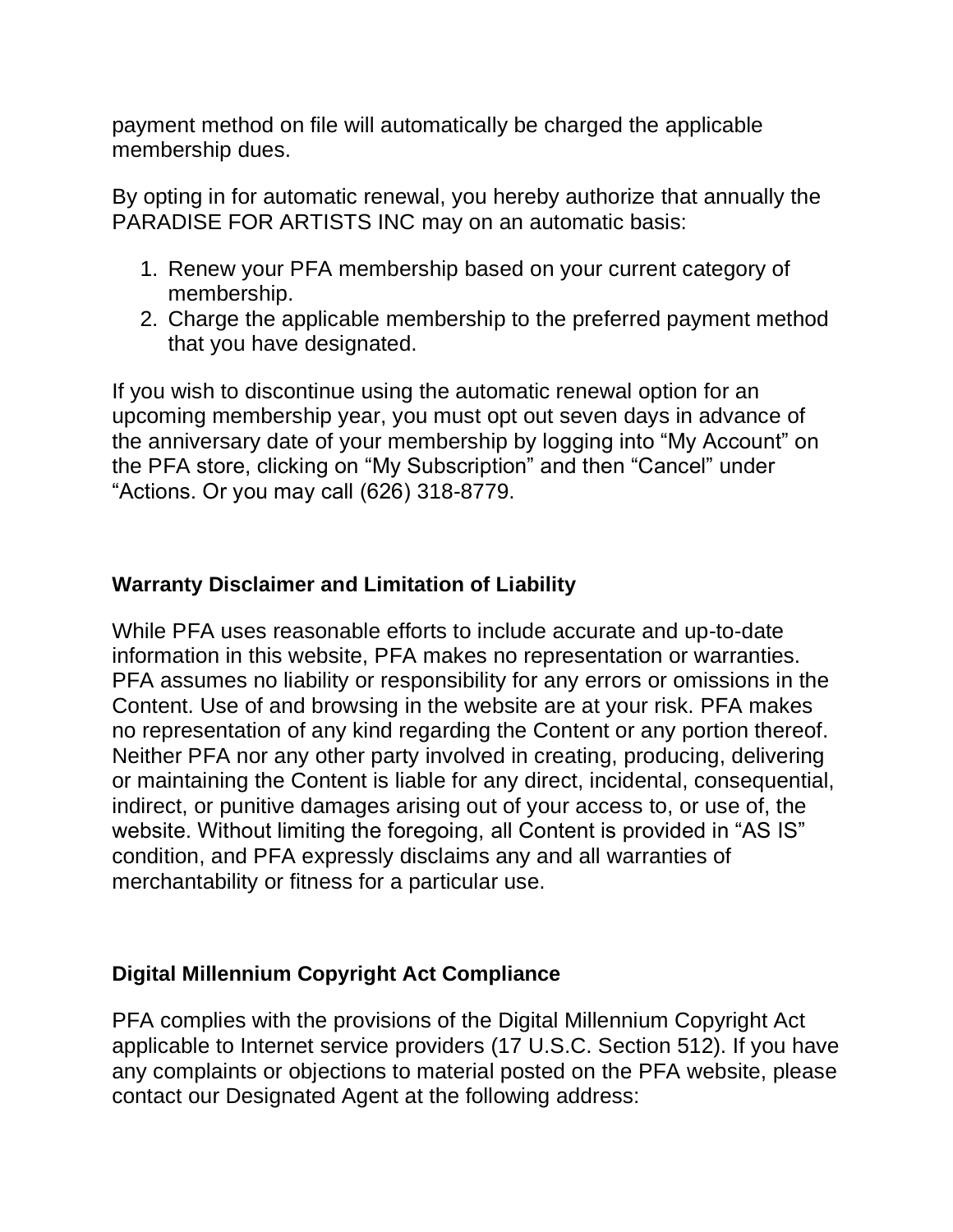**Danielle Villicana Executive Director and CEO**

#### **PARADISE FOR ARTISTS INC**

P.O. Box 90577 Pasadena, California 91109

Ph: (626) 318-8779 Email: [info@paradiseforartists.org](mailto:info@paradiseforartists.org)

#### **Applicable Law and Jurisdiction**

The PFA website is controlled and operated by PFA from its offices in Los Angeles County, in the state of California. Although PFA has made no effort to publish the Site elsewhere, it is accessible in all fifty U.S. states and in other countries due to its presence on the World Wide Web. As each of these states and countries have laws which may differ from those of California and from each other, and as you and PFA both benefit from establishing a predictable legal environment in which to publish, access and use the PFA website, by publishing, accessing, and/or using the website you agree that all matters arising from or relating to the use and operation of the Site will be governed by the laws of the State of California, without regard to its conflict of laws principles. You agree that all claims you may have arising from or relating to the operation or use of the Site will be heard and resolved in the courts of Los Angeles, California. You consent to personal jurisdiction of such courts over you, stipulate to the fairness and convenience of proceeding in such courts, and covenant not to assert any objection to proceeding in such courts. If you choose to access the website from locations other than Los Angeles, California, you will be responsible for compliance with all local laws of such other locations.

#### **Indemnity**

You agree to indemnify, defend, and hold PFA and its agents and employees harmless from all claims, causes, allegations, costs, expenses, fees (including reasonable attorneys' fees), judgments, liabilities, losses and damages arising from or relating to your use of or operation of the website or any of its Content.